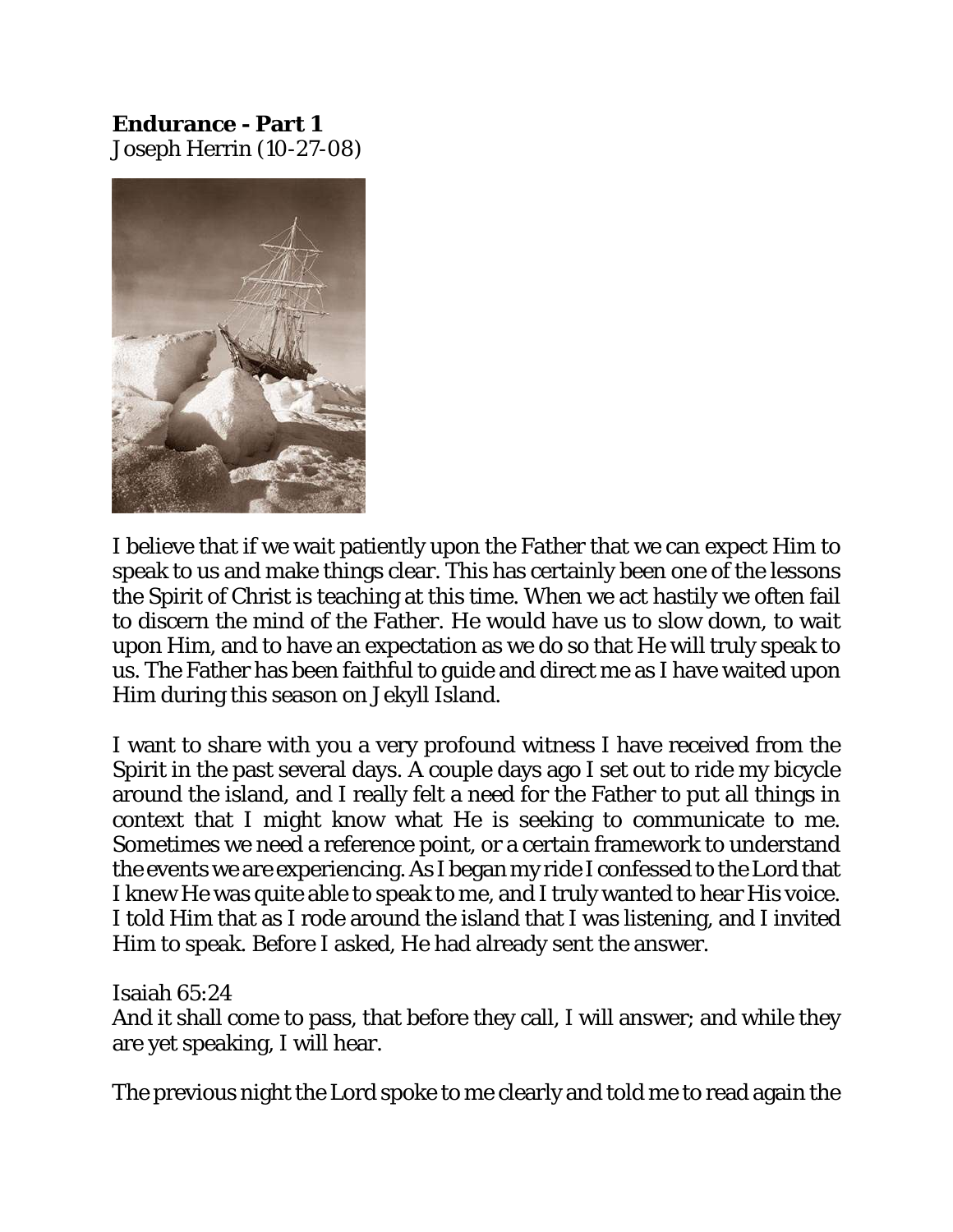book *Endurance - Shackleton's Incredible Voyage*. I had noted a few things in the book that I had not seen before, but I had not yet discerned why the Father directed me to read this again. Upon finishing my bike ride I received an e-mail, and while answering a sister's question the Father brought understanding. The Father showed me that this book provides the framework needed to know what He is speaking in this season.

For those of you unfamiliar with this book, I will provide a little background. Just before I left the employment of the Rescue Mission last February I was putting some donated books on the shelf at the Mission's thrift store when this book caught my eye. The Spirit spoke to me and indicated I was to purchase this book and read it.

I found the book profoundly moving as it chronicles the expedition led by Sir Ernest Shackleton to cross the South Polar Continent in 1914. A group of 28 men set sail from South Georgia Island to begin their trek. Their ship, *Endurance*, never made it to the continent. It became locked in ice in the Weddell Sea, one of the most forbidding places on earth. Before long the mission changed to one of survival, and all plans to cross the continent, or even reach it, were abandoned.



Shackleton's goal became that of getting his men back home alive, and the storms and severe cold and desperate conditions they endured are simply incredible to read about. For nearly two years these men survived in this frozen wasteland, and when all was said and done, Shackleton got all of the men back to safety without the loss of a single life. That the men were transformed by the experience was quite evident.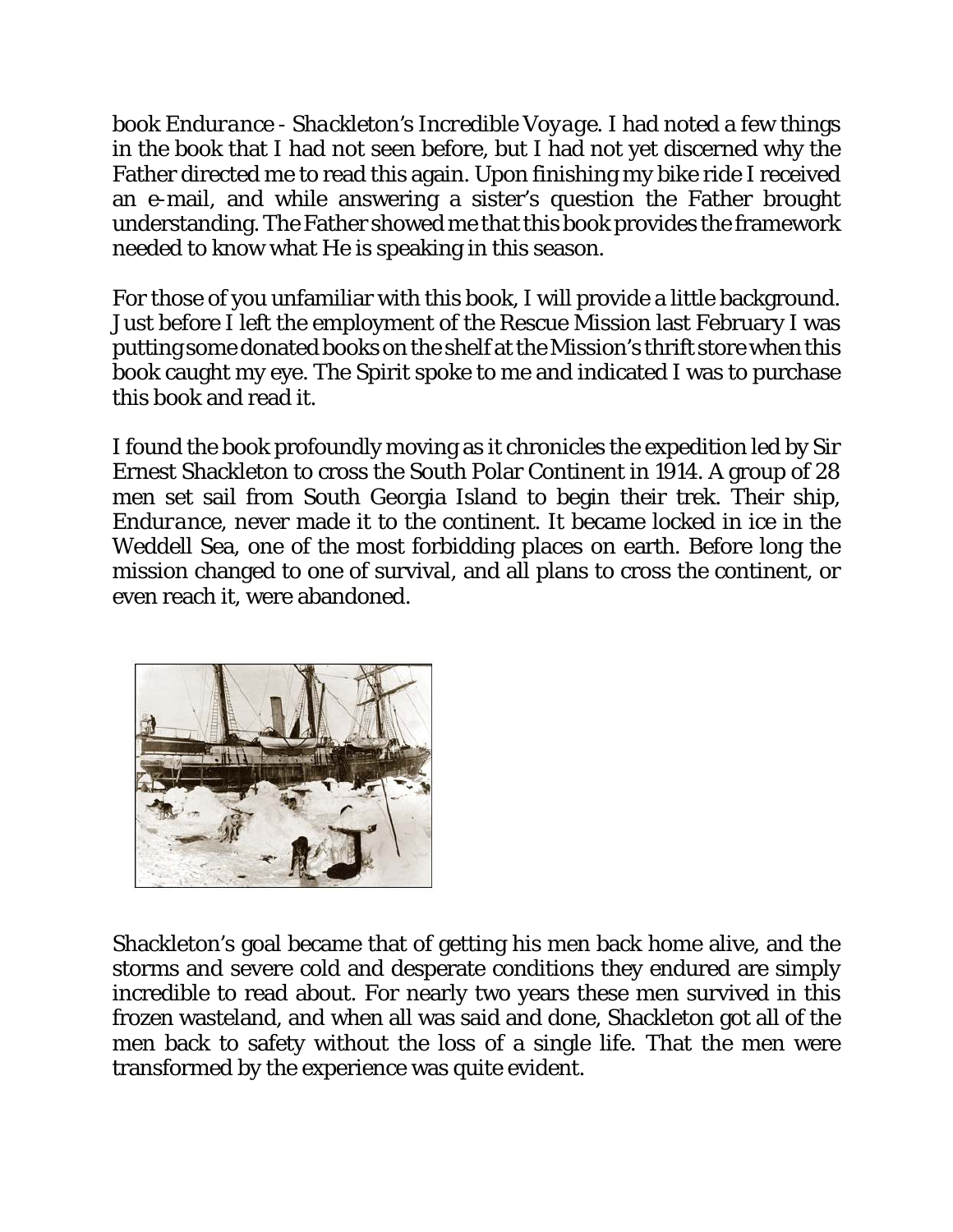When I read this book about 9 months ago the Father was indicating that He was calling me out from the Mission to begin preparation for the ministry that lay ahead. This would be a ministry to the church in the wilderness. It would be a call to shepherd the people of God through very difficult days, and the Spirit indicated that *endurance* would be needed to make it through. This was the main lesson I derived from the book at that time.

As I have re-read the book the Spirit has been revealing some much more specific things. We are on the verge of great judgment falling upon the nations. A time of calamity is at hand. People's lives are about to become very difficult, and it will require much fortitude, courage, faith and endurance to get through these days. Yet the Father does have a provision for His people, and though they will be tried, those who trust in Him will not suffer any real harm. All who pass through this trial will be transformed in profound ways.

The Spirit spoke to me as I read the book, and a particular detail leapt out at me. The arduous trek of these men both began and ended on South Georgia Island.

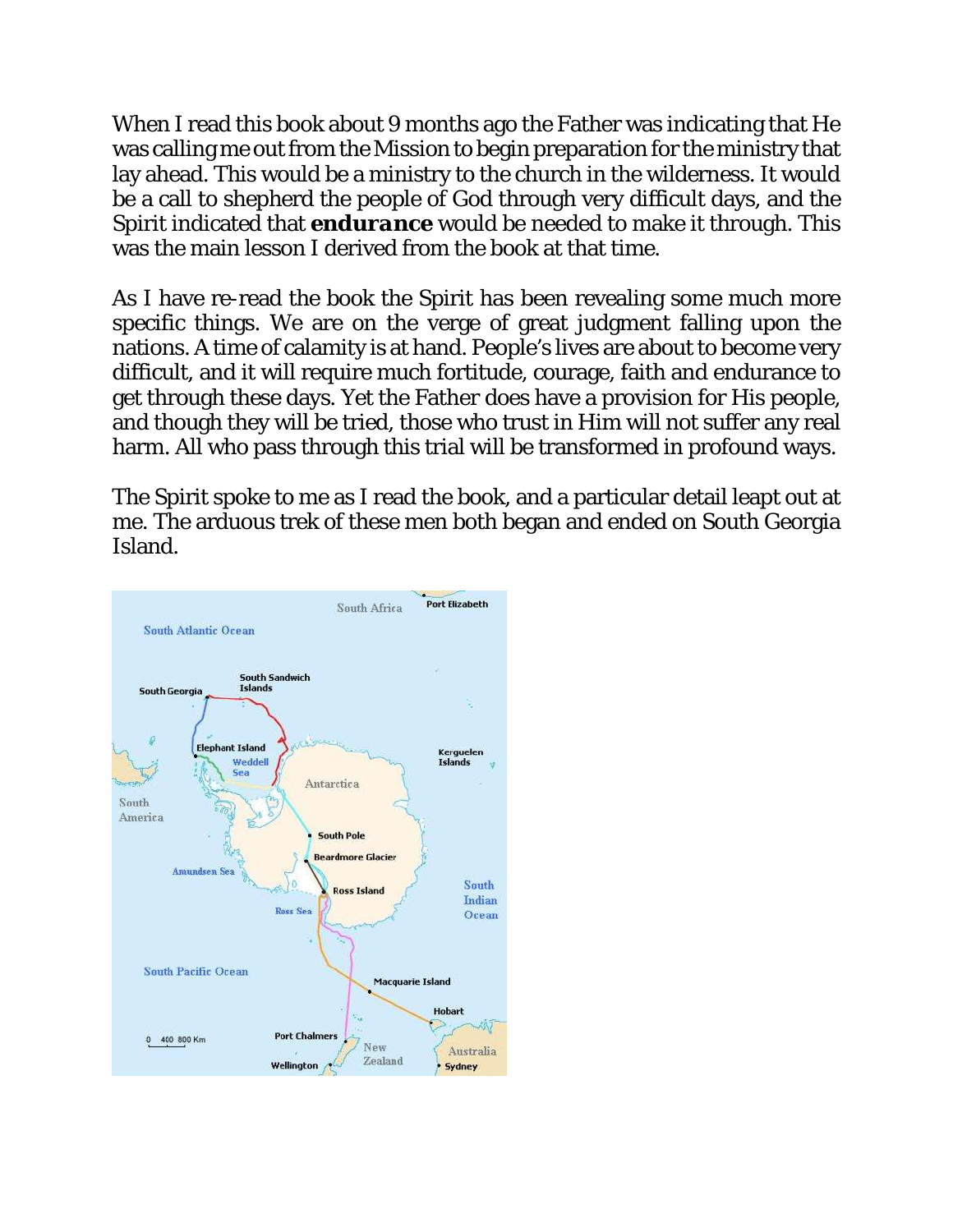The Lord then asked me to consider where it was that He had brought me to at this season. I am on a South Georgia Island. Jekyll Island is located on the southern coast of the state of Georgia. The Spirit spoke to me and said, "This book provides the framework for you to understand the things you are experiencing." What happened the next day confirmed this very clearly.

It began to rain that night and the rain continued for 36 hours. I had set-up a new tent, and before I left Fort Wayne I had bought several cans of water repellant to spray on the tent. From previous camping experience I knew this would help out considerably. Before the rain began I sprayed down the tent with water repellant, and I took all normal precautions to keep the water out, closing all the windows on the tent.

The following day the rain continued, and it was heavy at times. In the afternoon I thought to look inside the tent to see how it was holding up. I had been sleeping in it, since it is much more roomy than my van, and quite comfortable. I considered that I had taken what normal precautions I could, so I did not look inside the tent. At bedtime I went to get in the tent and I found that the rain fly had sagged slightly in the center and was making contact with the tent fabric. Where they touched water was seeping through and it was dripping directly onto the bed, wetting the sleeping bag, and my pillows. Since they were soaked, I decided to sleep in the van, which has a bed in the back.

I had also taken normal precautions in the van.I closed the windows on either side of the bed, and where there was a water leak from the roof AC unit I kept a bucket underneath it and emptied it periodically throughout the day. When I went to get in the bed in the rear of the van I saw that it too was soaked. Water had built up in the window track and had run down the wall where the thick comforter I used had wicked up the moisture. The comforter and the foam mattress below it were both wet, as was my pillow.

I began to get frustrated and was about to complain to the Lord when He stopped me. I understood that He had caused this to happen for a reason, and He wanted me to see something in it. I resigned myself to sleeping in the captain's chair at the front of the van, which was really not too bad, and the next day I dried everything out as the rain had stopped.

The next night I was back in the tent and I was reading further in the book *Endurance* when I came across a section that described the conditions the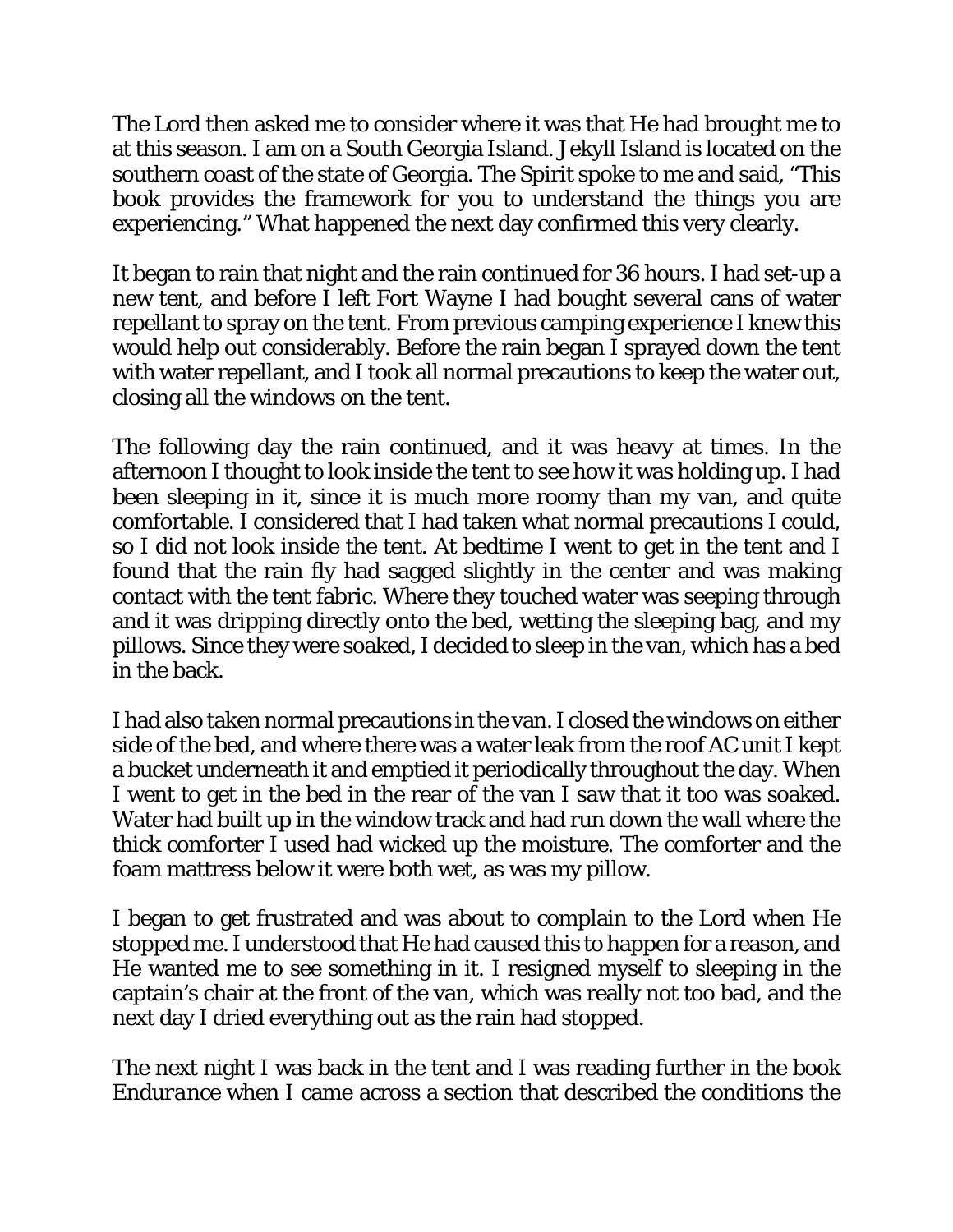men met with on a daily basis. The ship was lost after having been crushed in the ice, so they set up camp on an ice floe.



Storms would blow through regularly, pushing snow inside the tents, and the ground inside the tents would warm up causing the ice to melt, soaking their sleeping bags. For most of the time the men were stranded in this region they slept in damp, or even wet, sleeping bags. Yet the men adjusted to every new discomfort, and were remarkably optimistic about their experiences.

One thing that is noted throughout the recounting of this epic adventure, is how truly adaptable man is to difficult circumstances, and how great a role attitude plays in survival. Shackleton is hailed as an extraordinary leader of men, and perhaps the greatest thing he did was to foster a positive outlook among his men.

When the Lord led me back here to this South Georgia Island less than a week ago, one thing I noticed was that the state had erected a new road sign on the causeway leading to the island. The road had always been referred to as "The Jekyll Island Causeway." This was all I had known it by from as far back as 1977 when I first lived on the island. The new sign identified the road as Georgia 520.

When I saw the sign I immediately noted it, and wondered what the Father might be speaking through it. I had called and made reservations at the campground, telling them I anticipated being there for a month. The monthly rate during the off-season is much lower than paying daily, or weekly. I was told by the manager of the campground that he could give me a much better campsite if I was willing to move partway through my stay. I told him that was quite alright with me.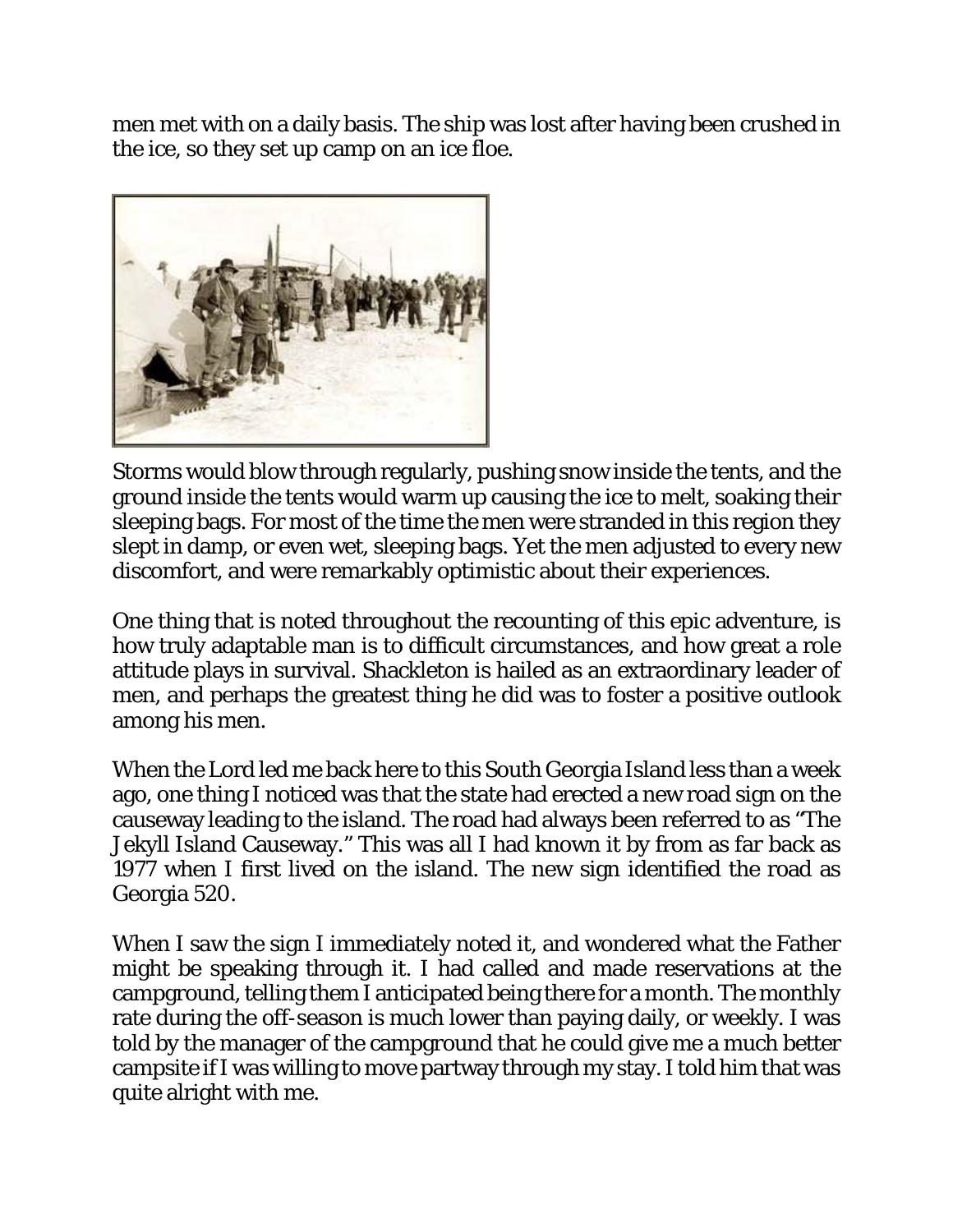When I arrived they put me in a very spacious site at the back of the campground. It really is a very nice spot. They told me it was available for 20 days, and they would only charge me for the time I was in that site, and when I moved they would charge me again for any remaining time I stayed with them. This allowed me to get the monthly rate while paying for only 20 days. The person doing the registration told me the rate would come out to \$15 a day, whereas it is \$25 per day when paid daily. 15 is 5+5+5, signifying a fulness of grace.

When I heard that the site would be available for 20 days, the Spirit reminded me of the road sign. He said that God was allowing me 20 days of grace on this South Georgia Island before I must leave and begin this ministry which would require much endurance.

I do not believe these things will occur until sometime after I leave Jekyll Island, for the difficulties Shackleton and his men encountered came after they departed South Georgia Island. These things are coming quickly, however.

The Spirit has comforted me with the thought that He has been preparing vessels for the day which is at hand, and they will stand in the time of trouble for He has not been stinting in qualifying them for the days ahead. He has reminded me of all of the trials He has brought me through, and though I have beenbrought to the breaking point, and consideredgiving up on occasions, He has held me to the course and not allowed me to shrink back.

Back in the 1990s, when the Lord brought me to encounter the very first prophetic word I had ever received, He spoke the following, "I have put steel in your backbone." He has brought this back to mind of late, and it has led me to confess that truly the only reason I have stayed the course thus far is that God has held me to it. Like Joseph of old I confessed, "It is not in me." God alone is able to make us to stand, but He has promised to do just that.

## Jude 24-25

Now to Him who is able to keep you from stumbling, and to make you stand in the presence of His glory blameless with great joy, to the only God our Savior, through Jesus Christ our Lord, be glory, majesty, dominion and authority, before all time and now and forever. Amen.

It is a time to place all confidence in our God, and none in the flesh. The arm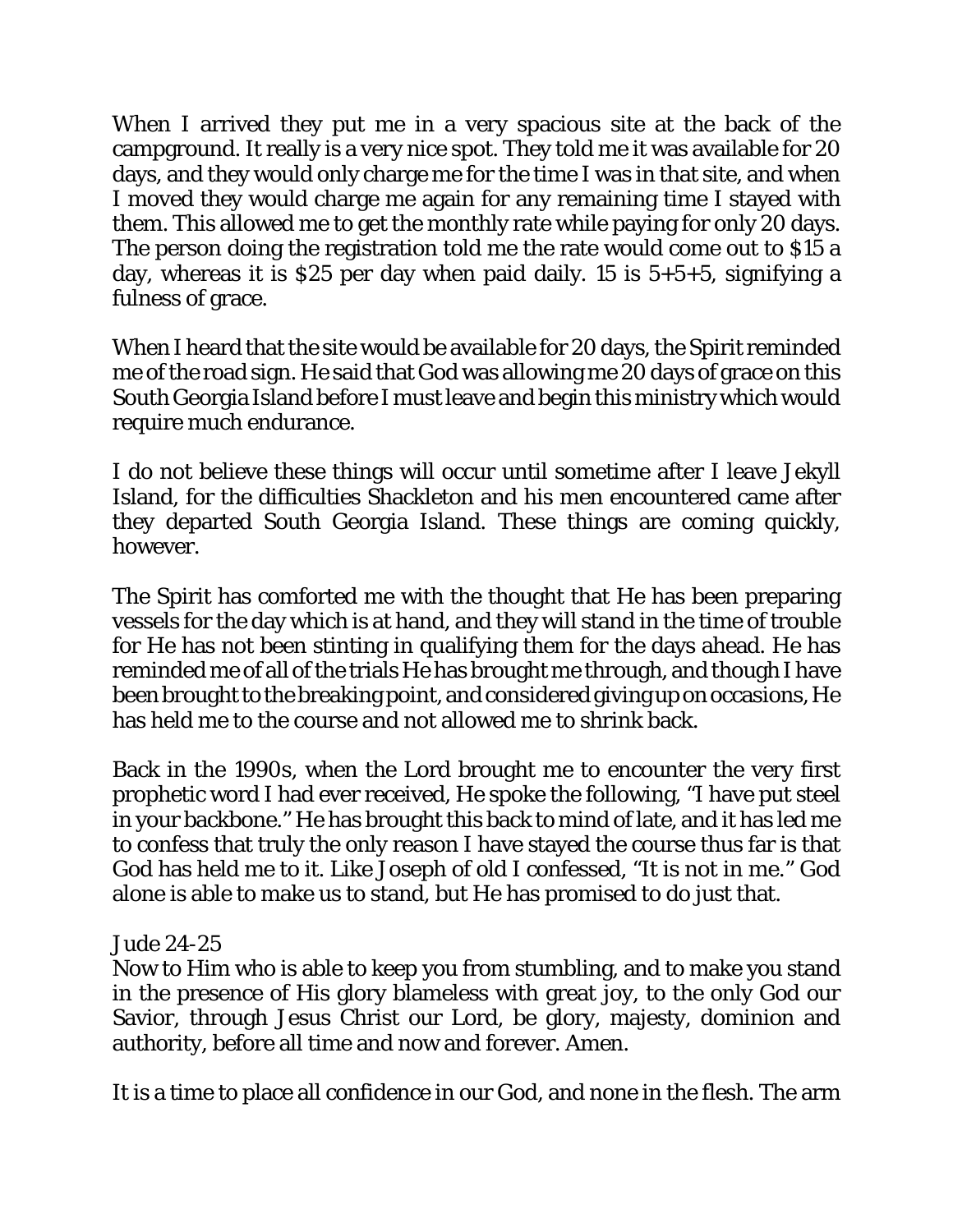of man will not save or deliver the people of God in days ahead. But those who manifest faith in God will do exploits.

Tomorrow, Lord willing, I will post a further writing to share some of the insights the Father has been bringing forth at this season.

May you be blessed with peace and understanding in these days.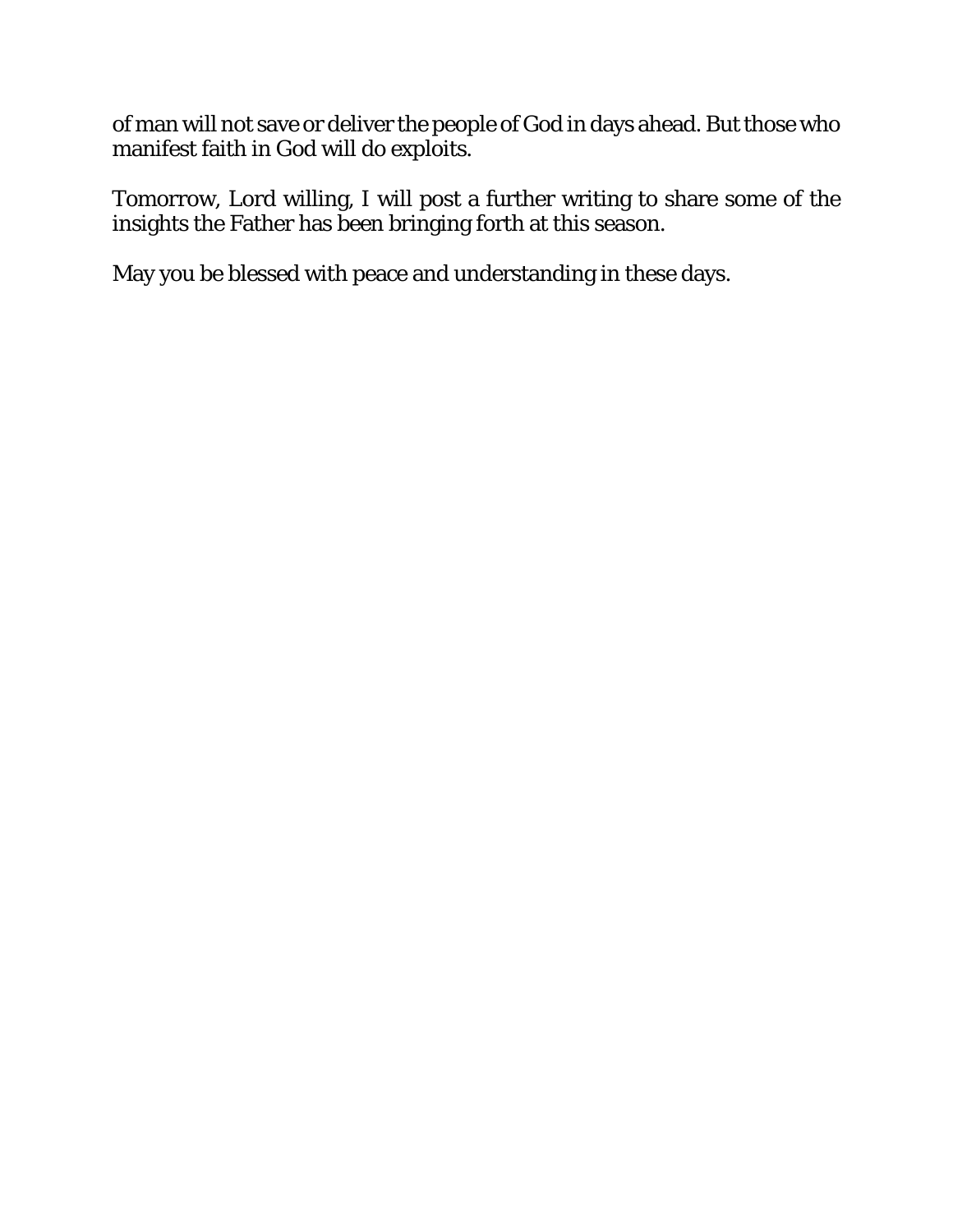**Endurance - Part 2** Joseph Herrin (10-29-08)



I want to share with you a second message the Father is bringing forth through the book *Endurance*, and through the experiences He has been bringing me through of late. The story of Sir Ernest Shackleton and his voyage with 27 other men to the South Pole is clearly a parable of this last hour and the wilderness journey that the church must go through. In my second reading of the story I have paid much more attention to the details of the story, and they are clearly infused with divine symbolism.

The ship *Endurance* was 144 feet in length from bow to stern. This is a number pertaining to the overcomers in Christ. Shackleton was 40 years old when he began this trek, and forty is a number relating to trials and testing, being the same number of years that Moses led the people of God through the wilderness, and the number of days the Lord spent fasting in the wilderness (a symbol of putting the flesh underneath the spirit) and being tempted of Satan.

In the previous post I mentioned that it was 522 days from the time Shackleton left South Georgia Island until he returned. This indicates grace (5) and flesh cutting (22). When Shackleton left South Georgia Island, he did so in a ship 144 feet in length. When he arrived back he did so in a much smaller open boat which was 22 feet in length, and six feet across. This again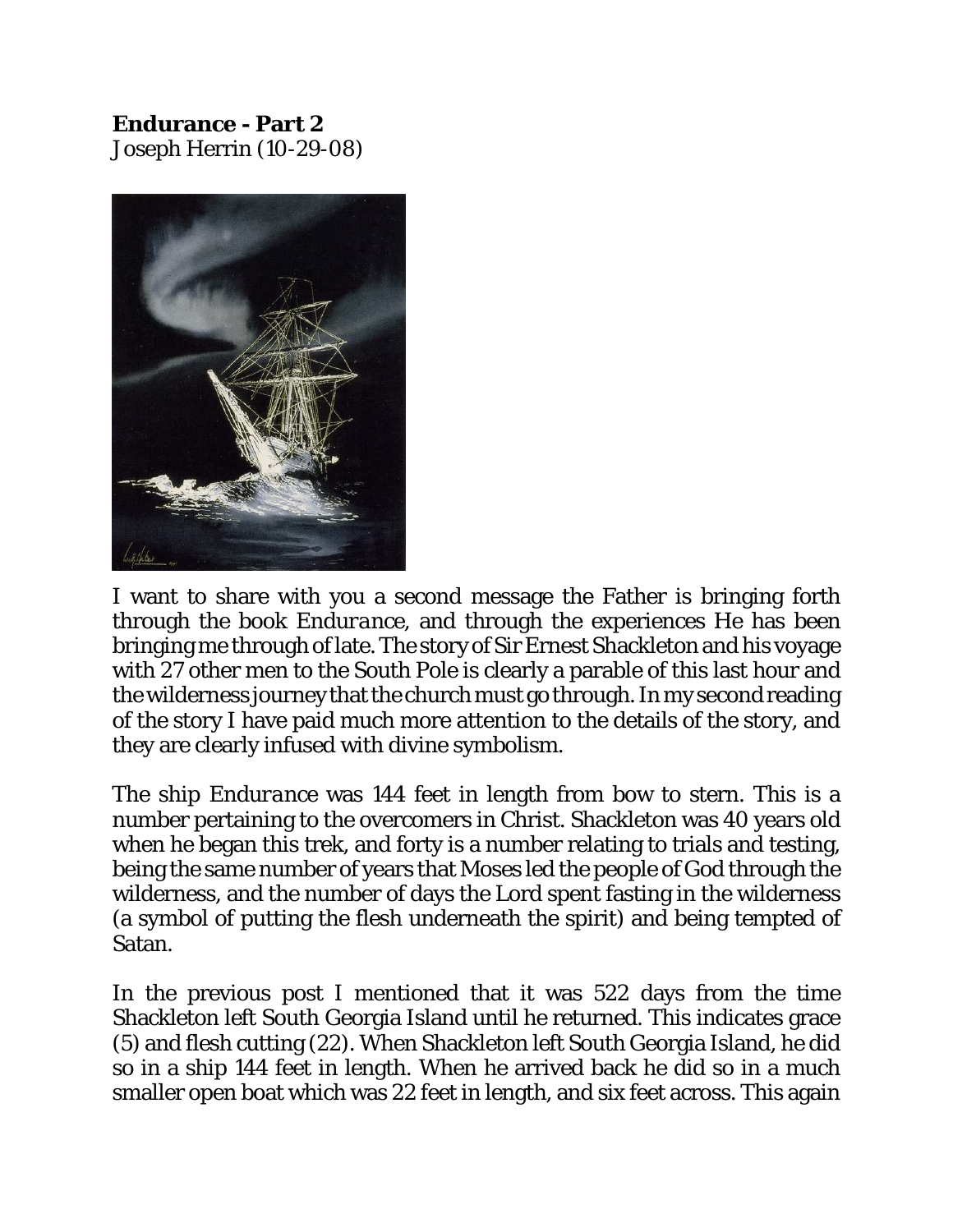points to flesh (6) and flesh cutting (22). Not only this, but there were six men in the boat that made this perilous crossing, while 22 men of the crew were left behind on Elephant Island to await Shackleton bringing back a ship to rescue them.

After Shackleton arrived on South Georgia Island with six men, he left 3 of them on one side of the island, while he and 2 others attempted the perilous overland crossing of the island, a feat that had never been accomplished before, and has been done only one time since. Amazingly they made the trek successfully, and it is one more heroic account of endurance in this epic story.



Upon arriving at the whaling village on the island, Shackleton arranged for a ship to be sent around to pick up the 3 men left on the far side of South Georgia Island. Appropriately, the name of the ship sent after the three men was the *Samson*. The *Samson* arrived back with the 3 men on May 22<sup>nd</sup>, which once more brings forth the testimony found in the numbers 5-22. Only God could have orchestrated all of these details with such perfection.

I would like to look at another great challenge that confronted Sir Ernest Shackleton throughout this incredible expedition. This is something that the Spirit is bearing witness to, which will play a tremendous role in coming days. This is the challenges that arose from the personalities of the men who were all participants in this struggle for survival.

In reading the book *Endurance*, it becomes evident that dealing with the men on the voyage was a very major concern and weight upon the shoulders of Shackleton. For the most part, the men maintained very good attitudes, but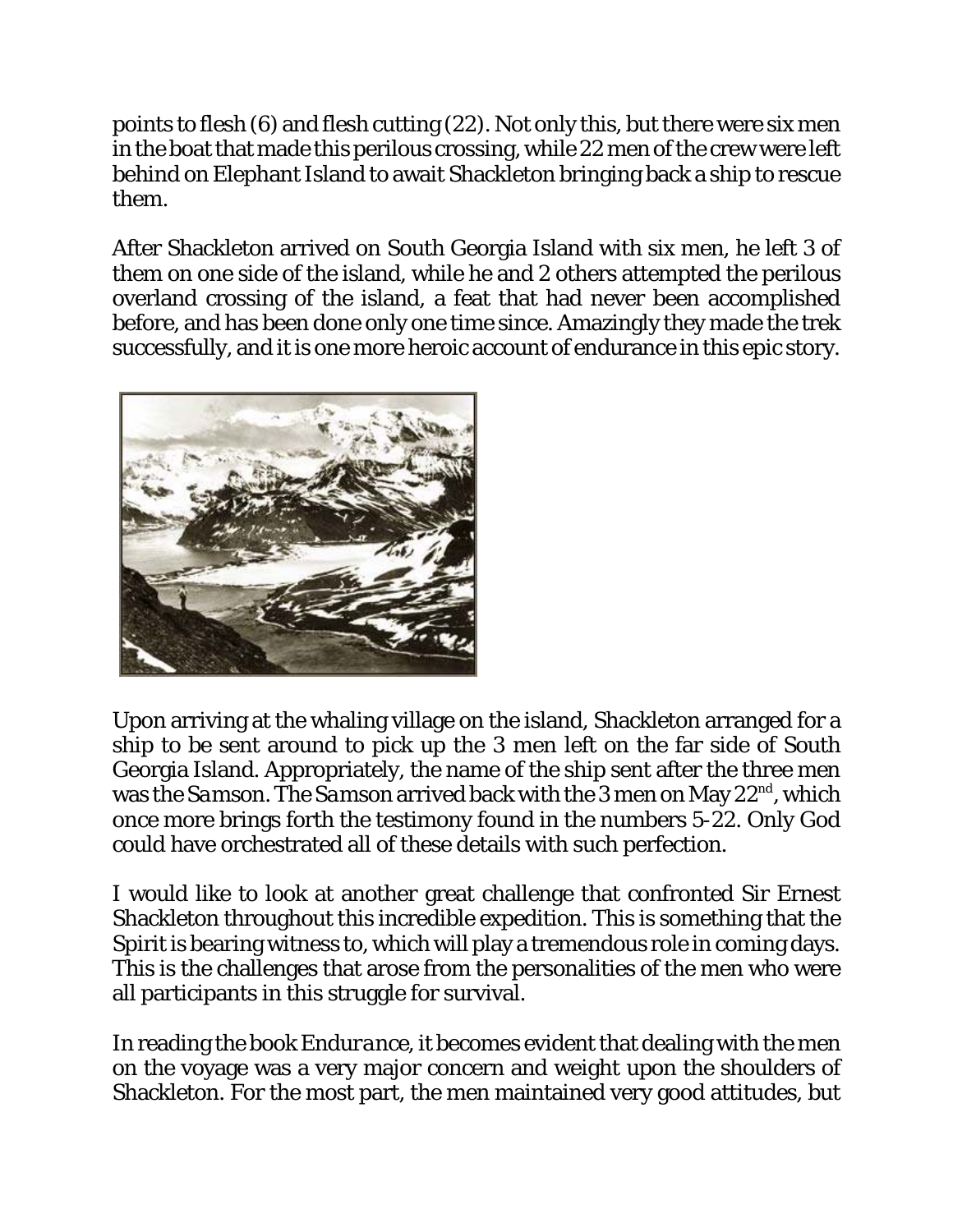there were a few trouble spots that had to be guarded constantly. Two men in particular, the ship's carpenter, a 56 year old Scottish man named McNeish, and a man with the last name of Orde-Lees, who was the most physically powerful man among the crew, but also the laziest, caused Shackleton to have to remain ever vigilant against rebellion and insubordination.

Throughout the book one discerns that McNeish was an exceptionally skilled ship's carpenter. His services were widely needed, and everything he did was done well. Yet at the same time, being the oldest member of the crew, and having served on ships a long time, he considered himself something of a sailor's lawyer. He had the worst attitude of any crew member when it came to murmuring and complaining. The thought of this murmuring spirit influencing the other members of the crew, so alarmed Shackleton, that he had McNeish share a tent with himself and two other trouble makers. Although Shackleton had no fondness for these troublesome men, he wanted to keep them away from the others, and therefore accepted their presence in his own tent.

This was perhaps one of Ernest Shackleton's greatest weaknesses. In choosing his crew mates, we are told that he had over 5,000 applications for the 27 positions on his crew. The beginning of the book speaks of his approach to choosing crew members, and it seems to have been very capricious. We are told that there is no evidence that he spent more than five minutes in interviewing any of the crew members. This seems to have been a glaring deficiency, especially knowing that they were to face perilous conditions, and even risk their lives. With so much at stake it would have been prudent to be very cautious in the selection of crew members.

Some of Shackleton's choices came back to bite him. He very much rued the selection of certain individuals whose character became known when the trek became difficult. After one particularly grueling experience where McNeish became very insubordinate and intransigentinhis behavior, Shackleton wrote in his journal that he would never forget this man and the trouble he caused him. I am reminded of Paul's words to Timothy concerning Alexander the coppermsith.

## II Timothy 4:14-15

Alexander the coppersmith did me much harm; the Lord will repay him according to his deeds. Be on guard against him yourself, for he vigorously opposed our teaching.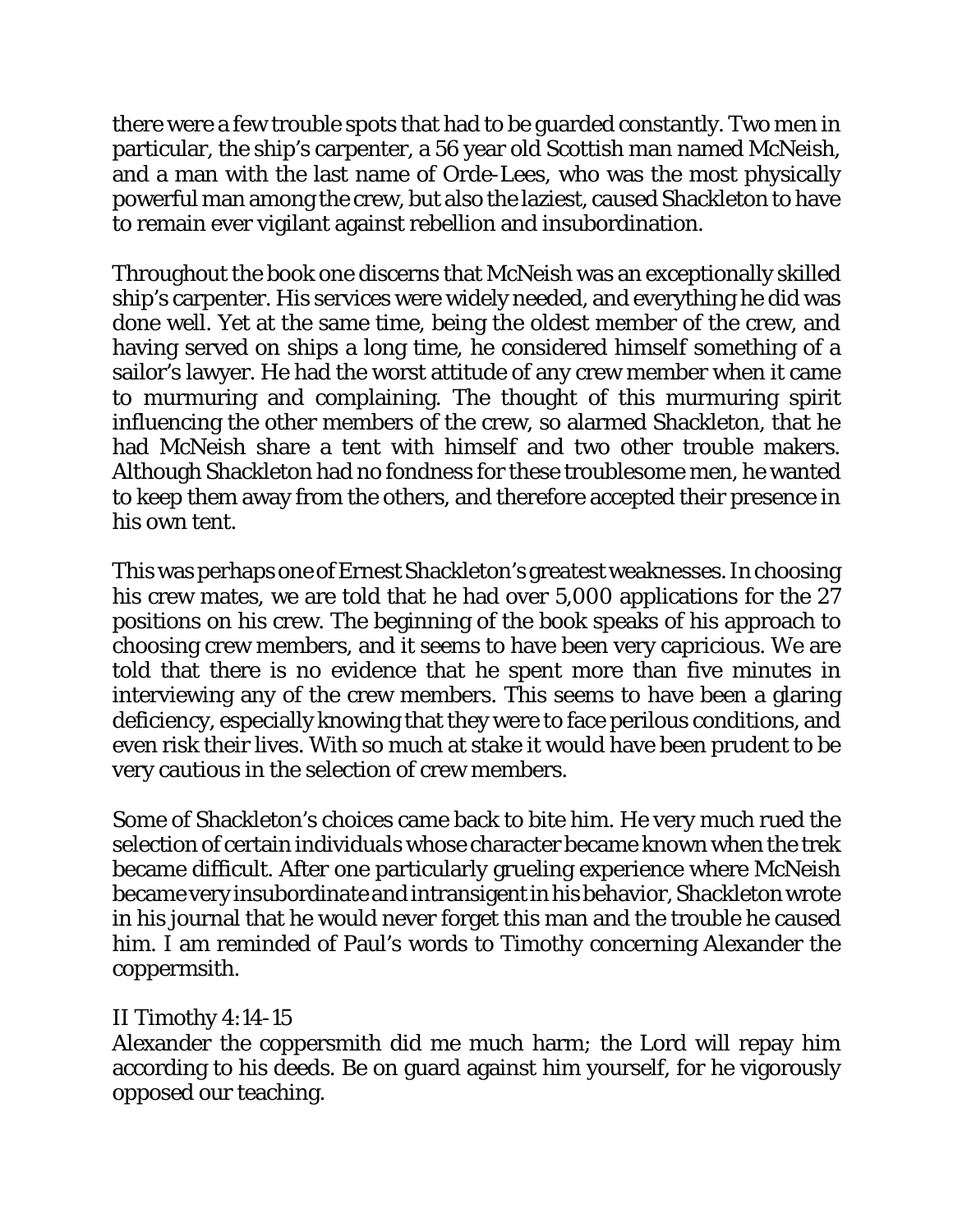I have entreated the Lord to reveal to me that which He wants me to discern concerning these things. The Spirit bears witness that He wants me to consider deeply this matter of the trouble that lies ahead which will be caused by difficult people when they are cast into times of trouble. God has reminded me of Moses as he led the people of God through the wilderness.

Back in April the Lord spoke to me about Moses being a symbol and pattern of those who will lead His people through a wilderness experience in days ahead. God had led me through two forty day periods of camping in the wilderness under extreme conditions some four years earlier. He showed me that this was a pattern of those who would be called to lead His people through the wilderness in the approaching days. Like Moses, the first experience was for their own humbling, and emptying of all reliance upon the power of the flesh. The second wilderness experience would contain its own trials, albeit somewhat different for those who were entering upon a second experience.

If you are familiar with Moses' experience of leading the people of God, you will certainly recognize that his greatest trial was not with the physical elements, but with the difficult, complaining, murmuring, fearful, and often rebellious spirit of the people he was guiding. The Spirit is testifying that this is also that which His appointed leaders will have to contend with in coming days.

Consider the following. There has perhaps been no day in which the church has grown more sensual, soft, lazy, and selfish than in this present hour. It will be members from this church who are cast into the wilderness experience ahead. Any who are appointed to shepherd and guide such ones will find the experience fraught with many vexations. A people whose faith is weak, and whose fear is pronounced, will be cast into a time of great trial. A people who are materialistic, and who know almost nothing about "suffering hardship as a good soldier of Yahshua Christ" will be called upon to endure hardship. A people who have been undisciplined and self-directed will enter into a time when to fail to discern and obey the leading of the Spirit will prove very costly.

Those who must lead such people through the wilderness will need not only the mind of Christ, but His character as well. Christ at times expressed exasperation at the slowness of His own disciples, and He picked them out by hand. Moses did not get to choose his companions in the wilderness, and to a large degree I do not believe those who are called to be leaders in these approaching days will get to choose their companions either.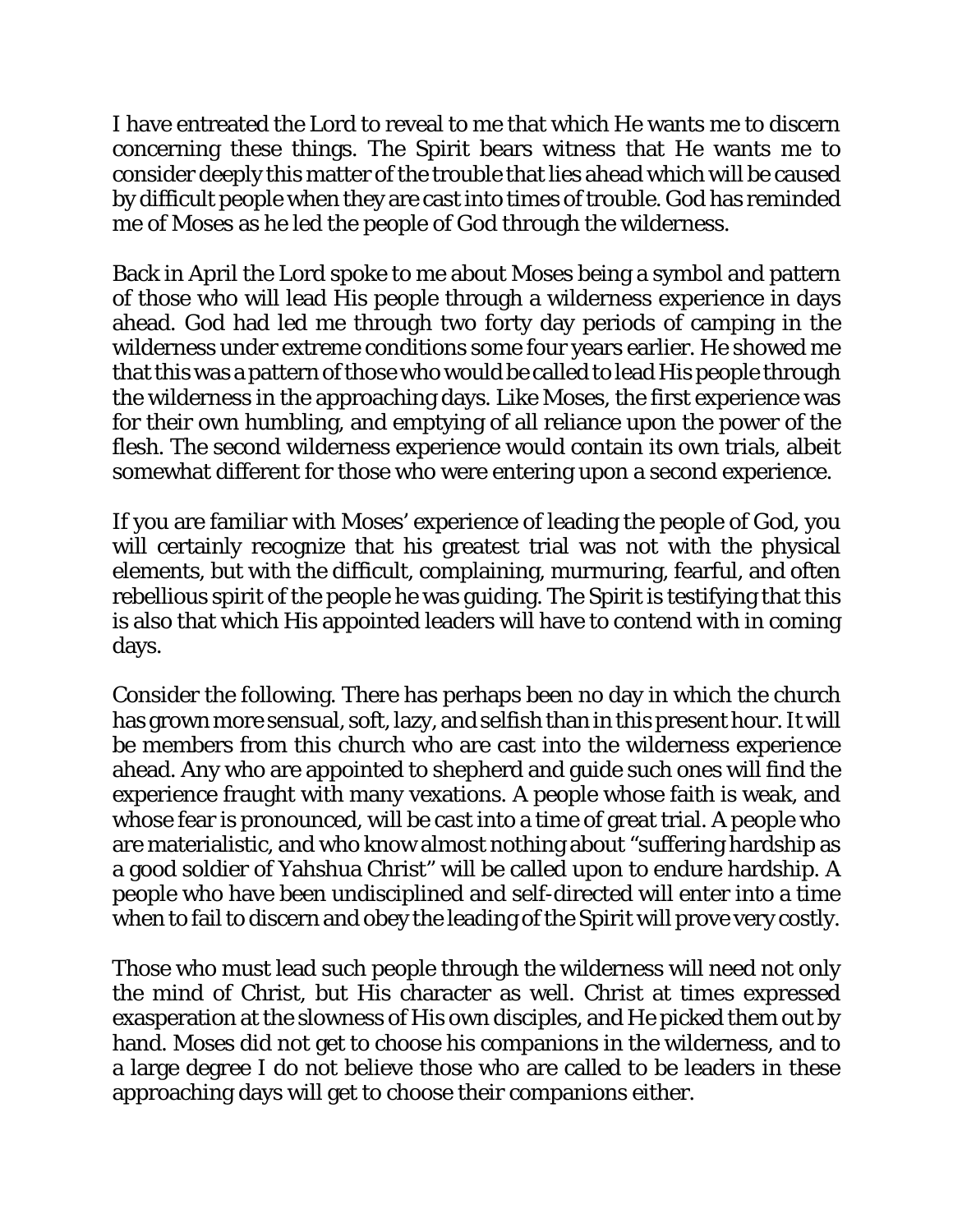I have asked the Lord, "Why are you showing me these things? Are you suggesting that I avoid all people whom I discern to be potential sources of trouble in the days ahead? Am I to not permit certain ones to walk with me if they express a desire to do so?" I have not heard any answer in the affirmative.

In this I see that I cannot refuse to accept as traveling companions those whom God has appointed for me to walk with. The selection must be left in God's hands. He is indicating that He will not put us together only with those who are easy to get along with. He will yoke us to some who will make our way difficult, even as Moses' way was made difficult.

Moses had to deal with the rebellion of Korah, Dathan, Abiram and On. Moses had to deal with the criticisms of his own brother and sister concerning his Midianite wife. Moses had to contend constantly with murmuring and complaint over living conditions and food and water. Moses had to contend with people who lusted after the things of Egypt that they had left behind. Moses had to contend with a people who were fearful and often churlish and unjust in their accusations against him. And so must the leaders God has appointed for this coming hour.

People of God, especially those called to be leaders in the coming days, are you prepared for the trials of coming days that will be the result of men's own poor behavior? When some began forwarding to me the things David was mailing out to his mailing list concerning me, the Father spoke to me through something as simple as a prize in a bag of Cracker Jacks. Inside my bag was a small picture of Abraham Lincoln. You could fold it one way and see Lincoln as a small boy. When folding it another way you could see him as a man with a beard and stove pipe hat.

Lincoln was the  $16<sup>th</sup>$  President of the United States, and he served during what was arguably the most difficult period of the nation's history. Brother was set against brother, and more were killed and wounded in that great conflict than all of the other wars of the nation combined. Yet one thing that stood out to me concerning the legacy of Abraham Lincoln is that he refused to vilify the one whom he fought against.

Lincoln was urged on numerous occasions to demonize the people of the South, but he refused to do so, knowing that one day they must all be united again as brothers in one nation. After the war was won, many urged him strongly to punish the South by making them pay reparations, and even